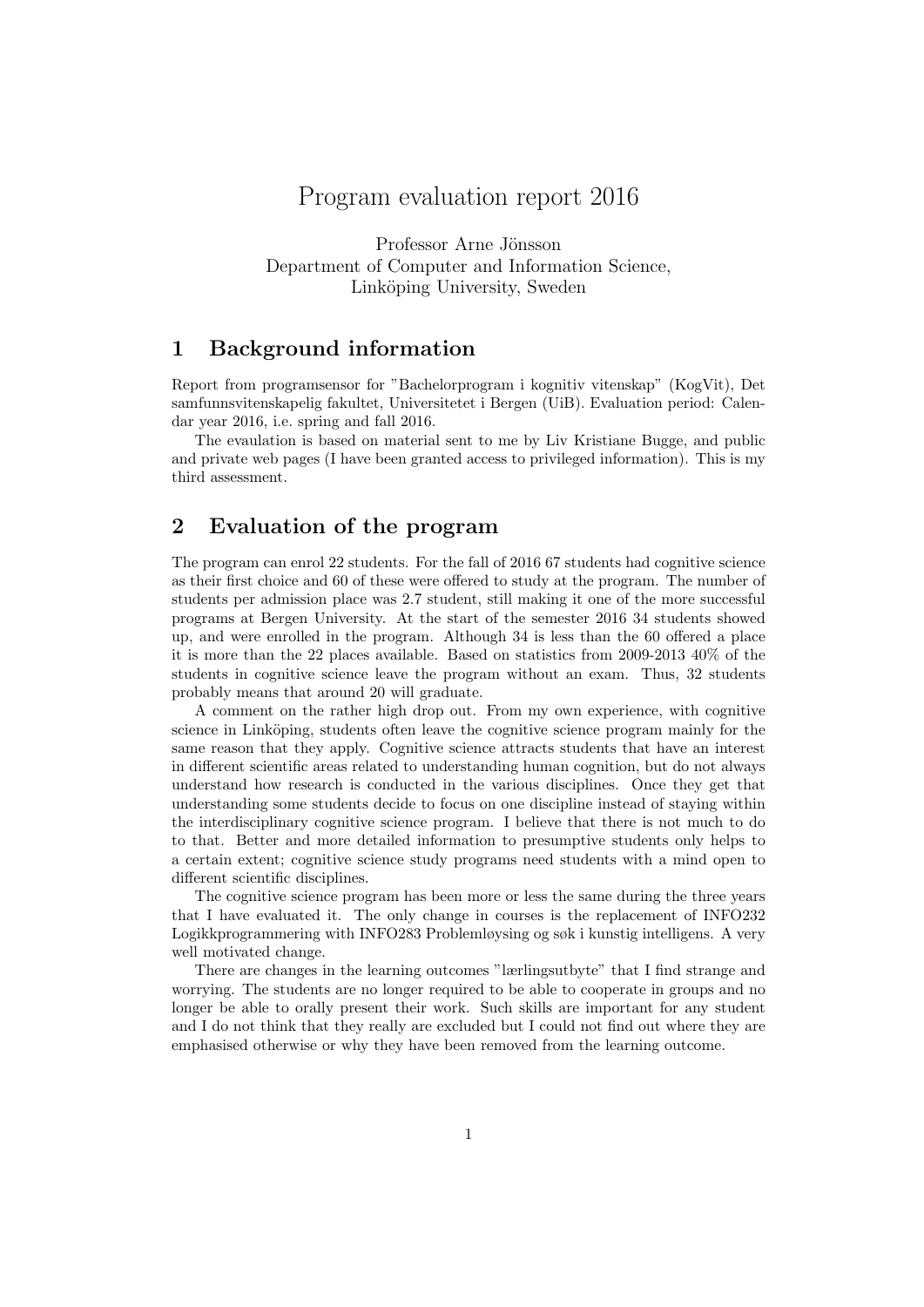# 3 Evaluation of program courses

In this section I look at each course that cognitive science students have taken during 2016. Courses the first two years are compulsory. The final year students can choose more freely which courses to take.

## 3.1 Semester 1

This semester comprises three courses:

## EXPHIL-PSSEM Examen philosophicum, 10 sp

This is a general course with no specific content related to cognitive science. No course evaluation 2016.

## INF100 Grunnkurs i programmering, 10 sp

This is an introductory programming course. No content specific for cognitive science but being able to write computer programs is essential for cognitive scientists. To the exam 30 students were registered, 19 passed, and 5 did not show up. Mean grade C. There is a course evaluation for this course that gives the course rather good scores. The students think that the course gave them both theoretical and practical knowledge. The content was also rather relevant and up to date. Especially interesting is that the students think that the course is very important for their education. 78 bachelors students responded but it is unclear how many of those that were cognitive science students.

#### EXFAC00SK Examen facultatum, Språk og kommunikasjon, 10 sp

This is also a general course. Understanding language and human communication is an integral part of cognitive science. To the exam 24 students were registered, 16 passed, and 5 did not show up. Mean grade C. No course evaluation 2016.

## 3.2 Semester 2

The second semester comprises four courses, as LOG110 and INFO102 are 5 sp each.

#### LOG110 Introduksjon til formal logikk, 5 sp

This is an introductory course and comprises propositional and predicate logic, the most common means for formal representations of human knowledge. To the exam 13 students were registered, 10 passed, and 2 did not show up. Mean grade C. No course evaluation 2016.

## LOG111 Deduksjon og metalogik, 10 sp

This course builds on LOG110 and focuses on natural deduction. To the exam 14 students were registered, 10 passed, and 3 did not show up. Mean grade C. No course evaluation 2016.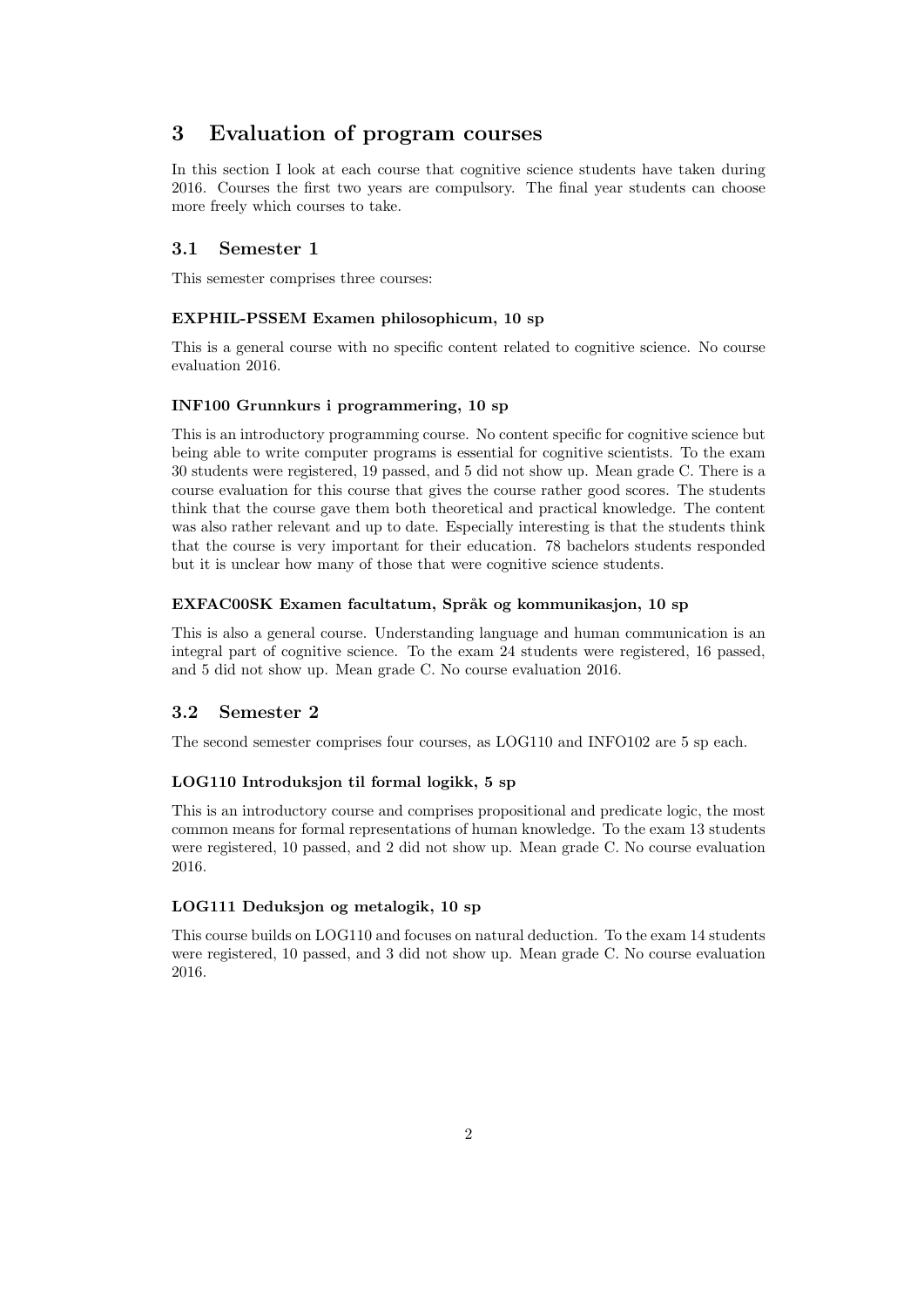#### INFO102 Formelle metodar for informasjonsvitskap, 5 sp

This course provides basic knowledge on logic, set theory, relations, graphs and functions, concepts that are important in programming. To the exam 8 students were registered, 5 passed, and 1 did not show up. Mean grade C. There is a teacher evaluation of the course. The teacher thinks that the course works fine. The student evaluations, as interpreted by the teacher, show that the main problem is that the students think that the course comprises too much content. The teachers comment on this is that the students come from various study programs that may be the reason for this. Two of the 16 students that responded on the student evaluation were cognitive science students and they say that there is a difference in the amount of work between LOG110 and INFO102.

#### KOGVIT101 Introduction to the Cognitive Sciences, 10 sp

This course provides an overview of cognitive science and as such it is very important for the program. To the exam 12 students were registered, 10 passed, and 1 did not show up. Mean grade C. There is a teachers assessment of the course indicating that the course works well. The students like the course and find the content relevant, according to a student evaluation referred to in the teacher's assessment. The teacher has focused more on machine learning in this course and it was appreciated by the students. Machine learning is further commented on below when I assess INFO283.

#### 3.3 Semester 3

This is another semester with four courses.

### DASPSTAT Statistikk for kognisjonsforskning, 5 sp

In this course quantitative methods are presented with a focus on statistical analysis. To the exam 9 students were registered, 7 passed, and 2 did not show up. Mean grade B. There is no course evaluation 2016.

## INFO282 Knowledge Representation and Reasoning, 10 sp

This seems to be a classical introduction to AI course, a topic that is one of the cornerstones of cognitive science. To the exam 12 students were registered, 8 passed, and 4 did not show up. Mean grade D. There is no course evaluation 2016.

### INFO283 Problemløysing og søk i kunstig intelligens, 5 sp

This is a new course that replaces the course INFO232 Logikkprogrammering, 5 sp. The content is adapted to modern AI techniques on search and machine learning, a very important topic for cognitive science students. Data analysis using modern machine learning techniques is an area were cognitive science students, with interest in the computer science oriented side of cognitive science, can have an important job market, both in academia and in industry. The course uses an on-line free course book, which is good for the students. I may also recommend the book Intelligence Emerging by the Norwegian professor Keith Downing that I personally think has a more modern approach to the topic. Maybe a bit advanced at the end, on the other hand, the author often shows how knowledge about the human brain influences modern machine learning which should attract students in cognitive science. To the exam 11 students were registered, 5 passed, and 6 did not show up. Mean grade C. There is a teacher course assessment where the teacher points out that especially students in cognitive science dropped out of the course, probably due to insufficient mathematical competence. May I suggest to include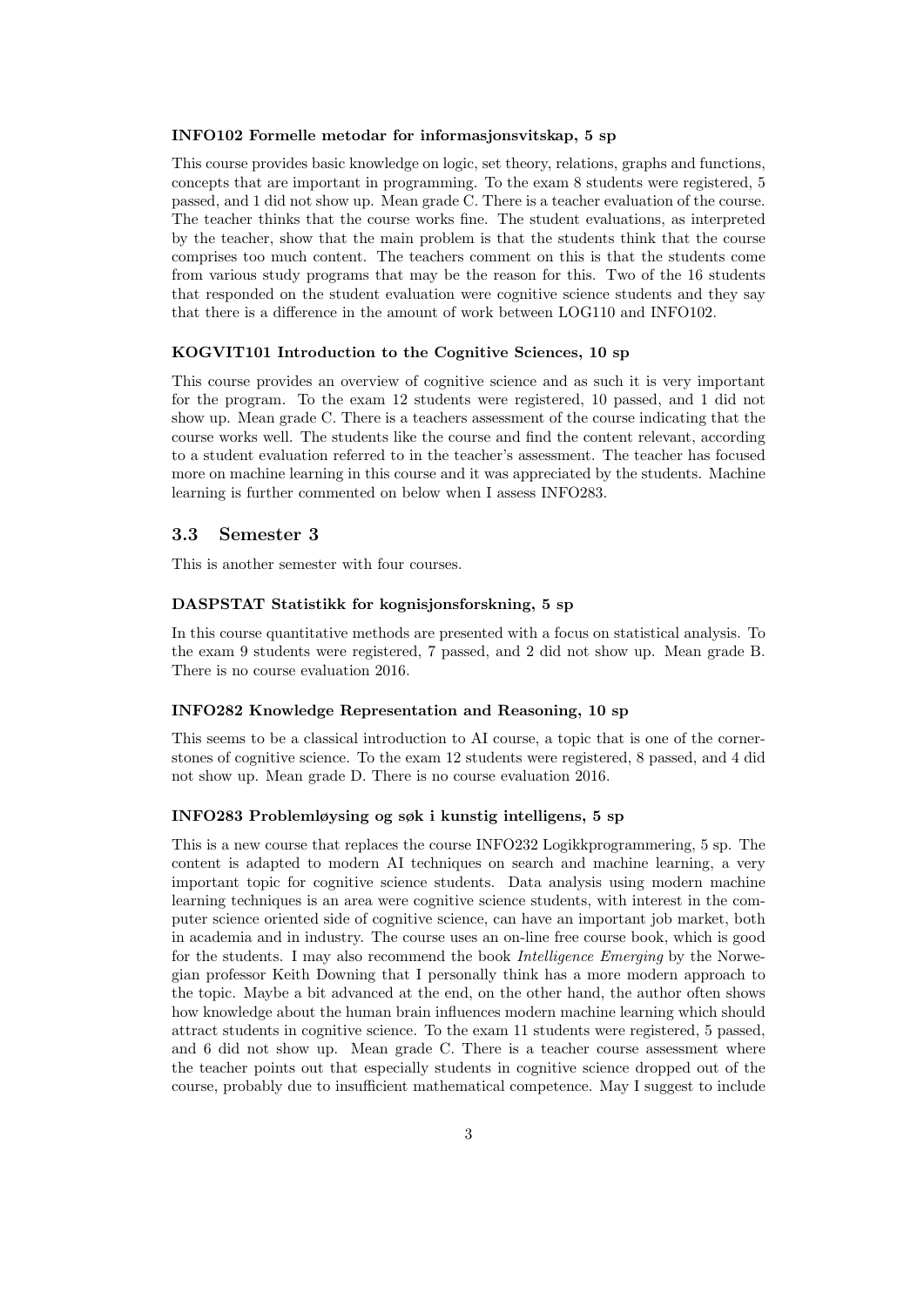a short tutorial on Linear Algebra somewhere in the program. I believe that modern machine learning techniques, mainly based on vectors and matrices, have become more important for artificial intelligence than traditional symbolic paradigms based on logic. AI is an important area of cognitive science and artificial neural nets have always played an important role in cognitive science research.

#### LING122 Språg og kognisjon, 10 sp

In this course cognitive and psychological aspects of language is emphasised. To the exam 13 students were registered, 9 passed, and 4 did not show up. Mean grade B. No course evaluation 2016.

## 3.4 Semester 4

This semester comprises three courses.

#### PSYK120 Biologisk og kognitiv psykologi, 10 sp

This course includes two of the most important areas of cognitive science, neuroscience and cognitive psychology. To the exam 14 students were registered, 9 passed, and 5 did not show up. Mean grade C. There is no course evaluation 2016.

#### INF227 Innføring i logikk, 10 sp

This is an introductory course to logic. To the exam 15 students were registered, 4 passed, and 11 did not show up. Mean grade C. No course evaluation 2016.

#### FIL105 Innføring i sinnsfilosofi, 10 sp

Classical course on philosophy of mind, an important topic in the understanding of human cognition. To the exam 13 students were registered, 11 passed, and 2 did not show up. Mean grade C. No course evaluation 2016.

## 3.5 Semester 5 and 6

For the final year students are encouraged to go abroad or select courses that allow them to enter a master's program in "informationsvitenskap"<sup>1</sup> , "informatikk", or philosophy. "Informationsvitenskap" allows the students to select any INFO-course, not already taken, for 50 sp; 10 sp are free. The other specialisations have more or less no free courses.

There are no courses that can be termed cognitive science the last year. For students specialising in "informationsvitenskap" where there are a number of courses to choose from, there are courses such as Interaction Design and Semantic Technologies, that can be considered as applied cognitive science, but for the other there is nothing on cognitive science.

The students specialised 2016 on informasjonsvitenskap, 6 students, informatikk, 1 student, and computational linguistics 1 student that will change to informasjonsvitenskap as computational linguistics will no longer be availble.

One student also specialised in philosophy and 3 in psychology oriented courses.

#### 3.5.1 Informationsvitenskap

In Informationsvitenskap five courses had students from the cognitive science program.

<sup>&</sup>lt;sup>1</sup>I will use the Norwegian terms here as the content in these subjects varies between universities.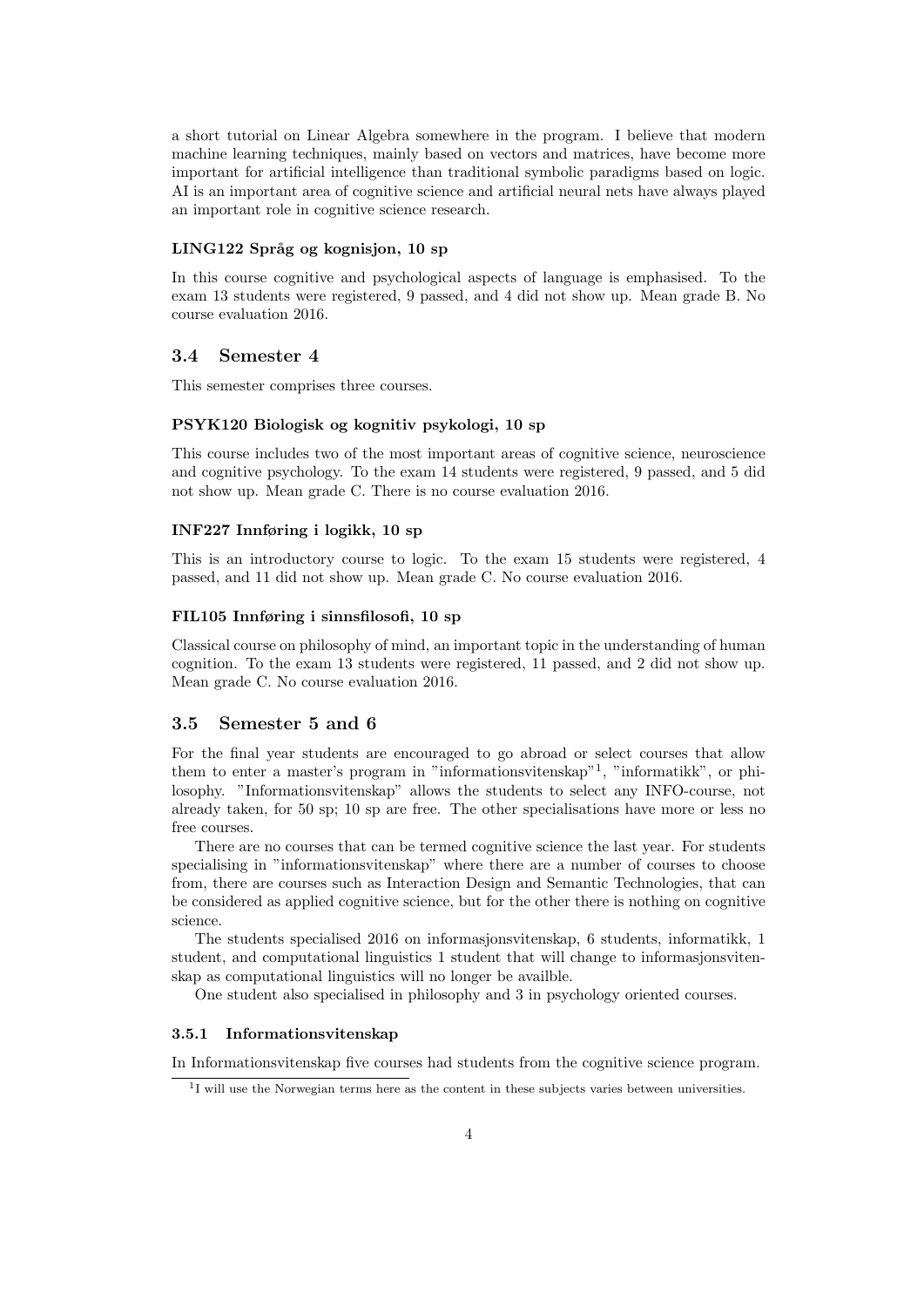#### INFO233 Avansert programmering, 10 sp

This is an advanced course on object oriented programming, data structures and algorithms. An important course for any programmer. To the exam 1 student was registered and passed. Mean grade C. There is a teacher assessment of the course. The teacher thinks that the course organisation, with a focus on practical programming, works fine. The course book is new, as the previous was too old. The content of the new course book is not perfect, too much abstract data types, and the teacher indicates that the course may change. It is unclear if that means including more or less abstract data types. I have no opinion on this; the students need both.

#### INFO262 Interaction design, 10 sp

This is an introductory course to interaction design, an important area for many cognitive science students. To the exam 7 students were registered, 6 passed, and 1 did not show up. Mean grade B. There is a teacher's assessment indicating that this course works well; the student evaluation also shows that the students were positive to the course and that the content is relevant. The teacher points out possible improvements.

#### INFO125 Datahantering, 10 sp

This is an introductory data base course. Data bases can be useful cognitive science students, especially those with an interest in programming, or those developing web services. To the exam 6 students were registered, all passed. Mean grade B. There is a teacher course evaluation based on a student survey that shows that the course works fine. The students think that the content is relevant and that the teachers are good. Work load is a bit high.

#### INFO207/INF207 Sosial nettverksteori, 10 sp

This course teaches theoretical frameworks for modelling and analysing social networks. For cognitive science students it may be an interesting course, especially as it can connect to their knowledge on human behaviour. To the exam 3 students were registered, all passed. Mean grade B. There is a very good course evaluation showing that the course material is relevant and gives ok theoretical knowledge. The practical part is considered less good by the students. There are a variety of comments from the students on how to improve the course and especially the teaching. The teacher has also responded to some of the critisim in an adequate way and I think that the problems are rather easy to fix for the next year.

#### INFO212 Systemutvikling, 10 sp

An introductory course to systems development. Important for cognitive science students with an interest in programming, but may also give tools for those cognitive science students that only write small programs for their own purposes. To the exam 6 students were registered and all passed with grade A. No course evaluation 2016.

### 3.5.2 Informatik

In Informatik five courses had students from the cognitive science program.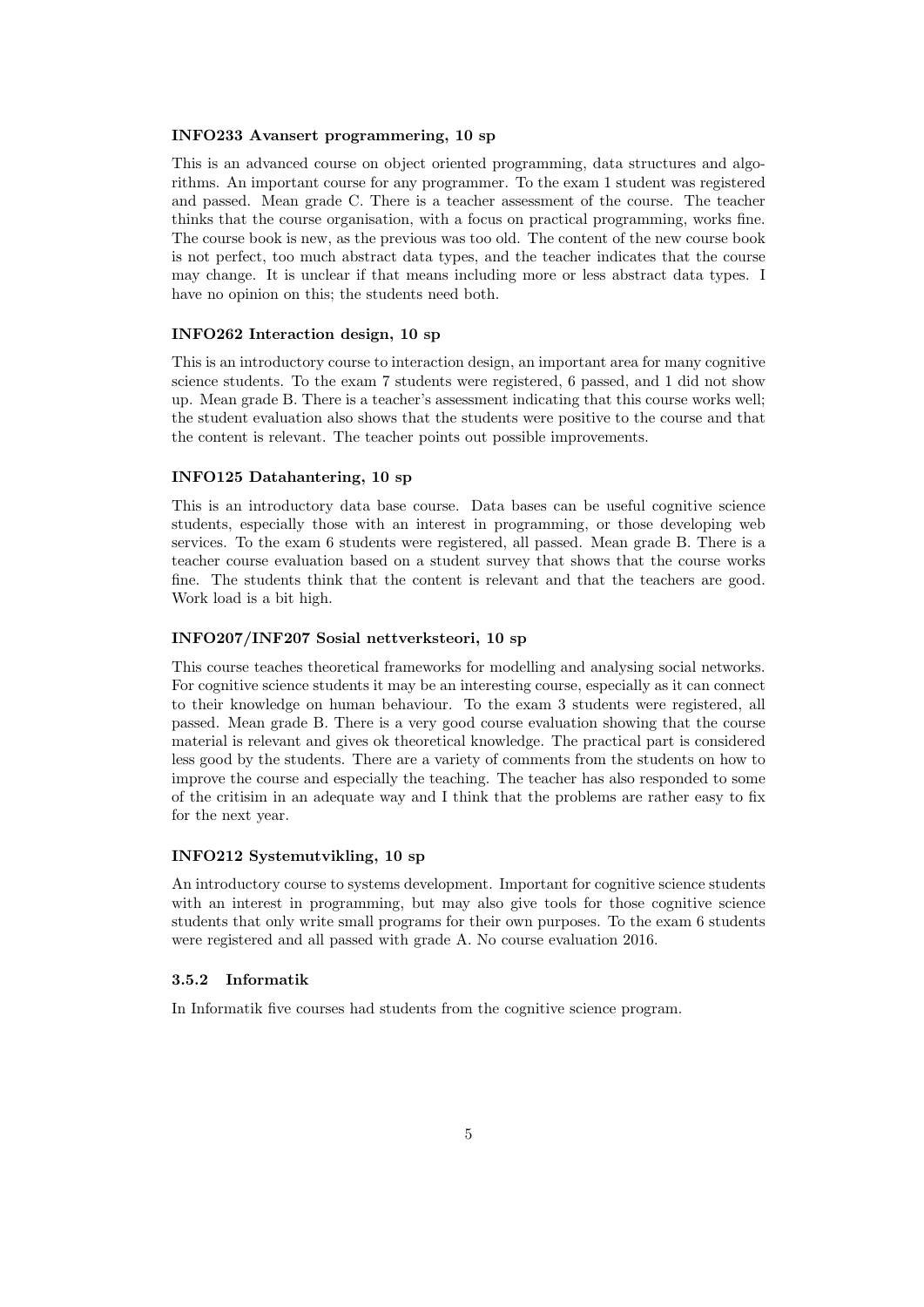#### INF102 Algoritmar, datastrukturar og programmering, 10 sp

This is an introductory course in algorithms and data structures. Cognitive science students benefit from such a course as it gives them tools for complexity analysis and means for data modelling. To the exam 1 student was registered but did not show up. There is a very good student course evaluation that shows that the course is important with relevant content. The students really need to read the course material for this course and the students consider the content important for their education. The teacher is considered very good.

#### MAT111 Grunnkurs i matematikk I, 10 sp

This is a traditional calculus course. Can be interesting for some cognitive science students. To the exam 1 student was registered but did not show up. No course evaluation 2016.

#### MAT121 Lineær algebra, 10 sp

A traditional linear algebra course. Often more useful for cognitive science students than calculus, especially since many modern machine learning techniques are based on vector models. To the exam 2 students were registered, 1 passed, and 1 did not show up. Mean grade C. There is no course evaluation 2016.

#### INF112 Systemkonstruksjon, 10 sp

A project oriented course on systems development. Content similar to INFO212 and similar importance for cognitive science students. No students registered for the exam. No course evaluation 2016.

#### INF223 Kategoriteori, 10 sp

This is a Category theory course which covers theoretical concepts of, for instance, data bases and is equally important for cognitive science students as data bases. To the exam 1 student was registered and passed. Mean grade B. No course evaluation 2016.

## 4 Masters program

The cognitive science committee had a meeting to discuss the possibilities to start a masters program in cognitive science. At the meeting a variety of practical issues were on the agenda, such as obligatory elements and supervision. One comment on that is that I believe that the students should have a 30 sp Master's thesis course and that they may need something on methods/projects, either as part of the thesis course or as a separate course. The Bachelors program does not have much on research methods after the first year's compulsory EXPHIL-PSSEM and there is no bachelor's thesis course.

Looking at the list of possible courses many are given on an irregular basis, especially a number of very relevant courses in Information science, especially, INFO316, INFO371, INFO381 and INFO361. Together they comprise one years study with a relevant cognitive science content, from a computer science oriented perspective. With a master's program it may be that these courses can be given on a regular basis, or at least every other year allowing master's students to take the course their first or second year as long as they are not pre-requisites to one another.

Complementary courses include INF-283, DASP309, FILxxx and PSYKxxx. From what I understand there are more relevant courses from the master's in general psychology